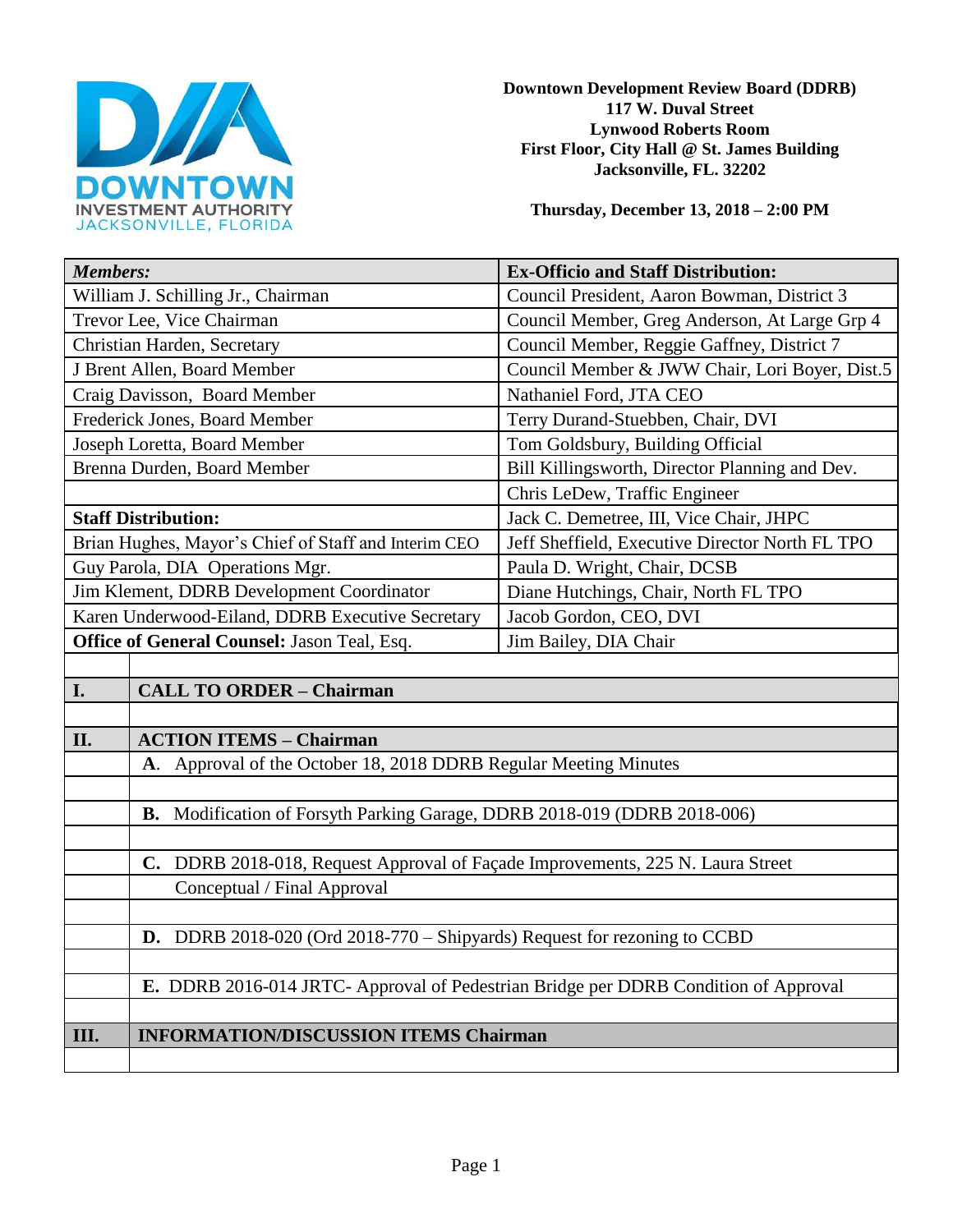# December 13, 2018 Downtown Development Review Board Meeting

| IV.  | <b>OLD BUSINESS - Chairman</b>                                                                   |  |
|------|--------------------------------------------------------------------------------------------------|--|
|      |                                                                                                  |  |
| V.   | <b>NEW BUSINESS - Chairman</b>                                                                   |  |
|      | Discussion of meeting dates, proposed $2nd$ Thursday of Month<br>A.                              |  |
|      |                                                                                                  |  |
|      | Workshop Discussion – Vystar Building, proposed modification to Parking Structure<br><b>B.</b>   |  |
|      |                                                                                                  |  |
|      | $\mathbf{C}$ .<br>Workshop Discussion – 530 Union Street, proposed development                   |  |
|      |                                                                                                  |  |
| VI.  | <b>PUBLIC COMMENTS - Chairman</b>                                                                |  |
|      |                                                                                                  |  |
| VII. | <b>ADJOURNMENT – Chairman</b><br><b>Next Scheduled Meeting: TBD (Tentative January 17, 2019)</b> |  |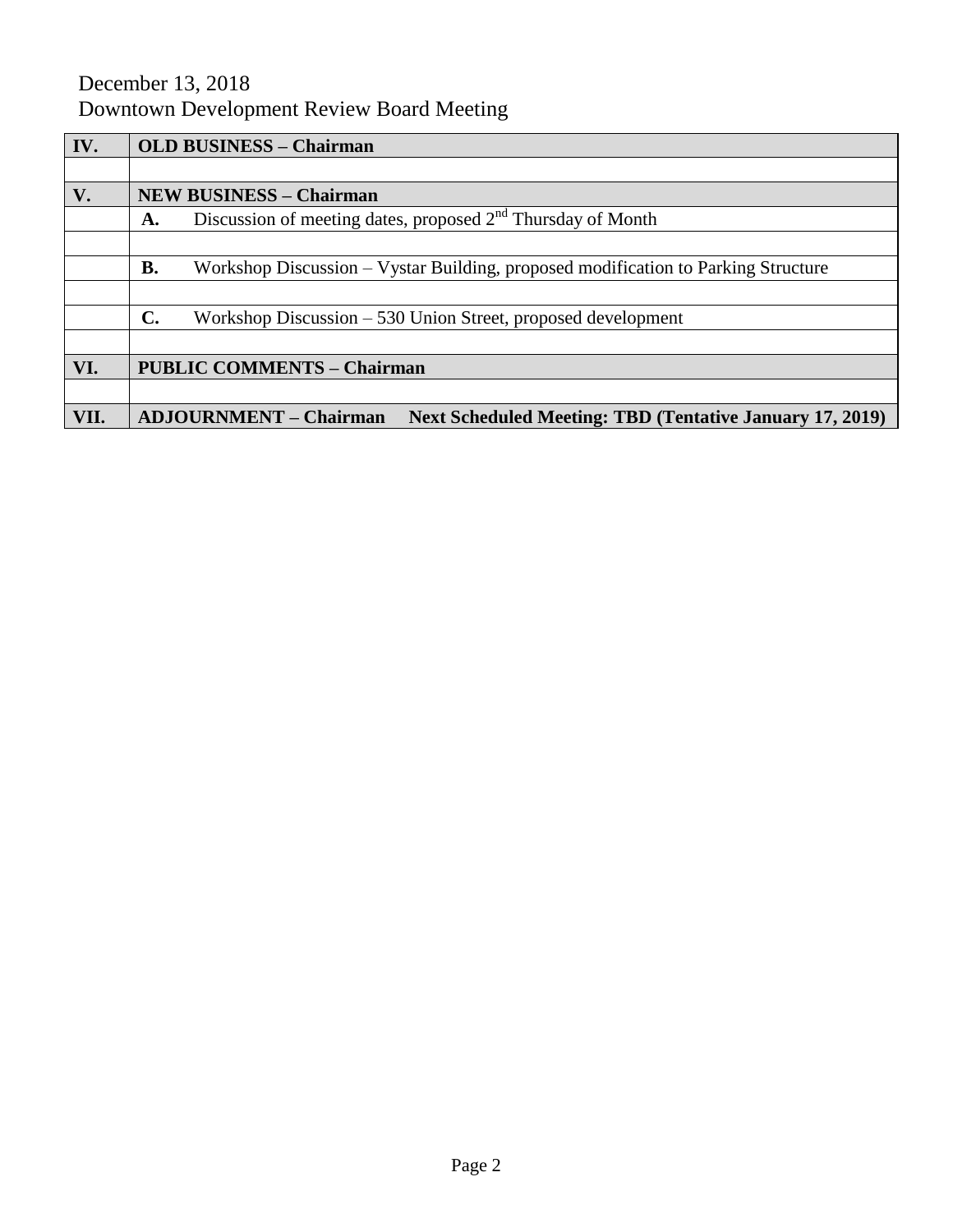

**Downtown Development Review Board (DDRB) City Hall at St. James Building, 117 W. Duval Street 1st Floor, Lynwood Roberts Room, Jacksonville, FL. 32202** *Thursday, December 13, 2018 - 2:00 p.m.*

# *MEETING* **MINUTES**

**Board Members Present:** B. Schilling, Chair; C. Harden, Secretary; J. Brent Allen, Esq.; C. Davisson; B. Durden, Esq.; and J. Loretta

**Board Members Not Present:** F. Jones and T. Lee

**DIA Staff Present:** Guy Parola, Operations Manager, Jim Klement, Development Redevelopment Coordinator, Karen Underwood-Eiland, Executive Assistant

**Representing Office of the Mayor:** Dr. Johnny Gaffney

**Representing Office of City Council:** Council Member Anderson

**Representing Office of General Counsel:** Paige Johnston, Esq.

## **I. CALL TO ORDER**

#### **Meeting Convened: 2:00 p.m.**

Chairman Schilling called the meeting to order at 2:07p.m.; the members identified themselves for the record.

Chairman Schilling introduced two (2) new members Brenna Durden and Brent Allen.

Chairman Schilling asked anyone wishing to speak on a particular project to complete a public speaker card and to provide them to Karen. He also reminded Board Members to disclose any ex-parte communication with any of the applicants presenting projects today or conflicts of interest prior to the item being addressed by the Board.

# **II. ACTION ITEMS**

#### **A. APPROVAL OF THE OCTOBER 18, 2018 DDRB MEETING MINUTES.**

**A MOTION WAS MADE BY BOARD MEMBER LORETTA AND SECONDED BY BOARD MEMBER ALLEN FOR APPROVAL OF THE OCTOBER 18, 2018, DDRB MINUTES.** 

**THE MOTION PASSED UNANIMOUSLY 5-0-0.**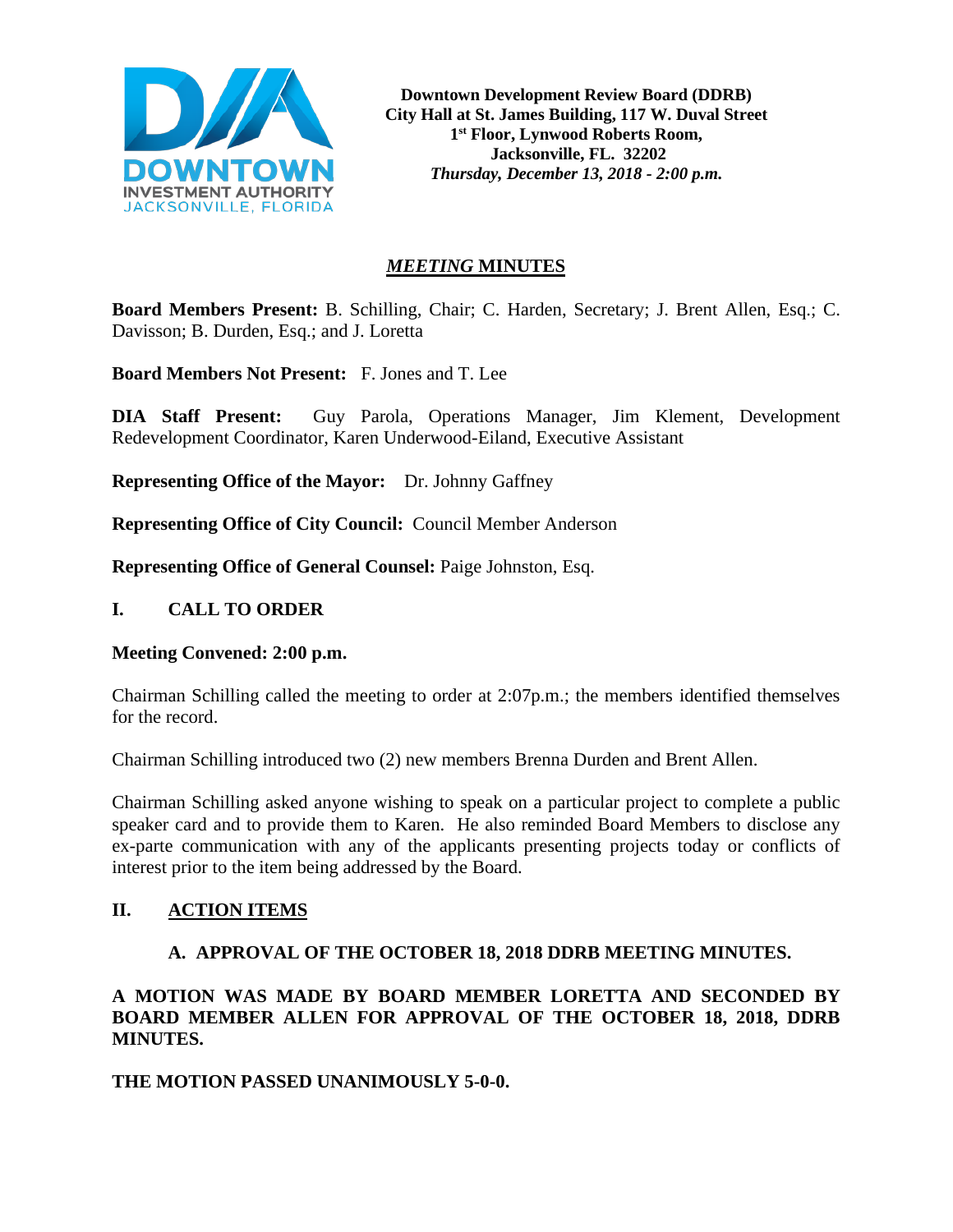Downtown Development Review Board (DDRB) – Regular Meeting Thursday, December 13, 2018 Page 2 of 6

Board Member Harden entered the proceedings at 2:15 p.m.

Chairman Schilling moved to agenda item (DDRB 2018-770 Shipyards request for rezoning to CCBD) on the agenda due to a conflict schedule.

# **B. DDRB 2018-020, Ordinance 2018-770 - Shipyards Request for rezoning to CCBD**

Paige Johnston explained the DDRB's role as to review the application and make a recommendation. This item will go to the Land Use and Zoning Committee and then to the full Council for final consideration.

Jim Klement provided a brief summary.

William Killingsworth, Director of Planning and Development and Folks Huxford, Chief of Current Planning provided an overview of the staff report.

Chairman Schilling opened and closed the floor for public comments.

The Board Members discussed the Ordinance.

Paige Johnston reported that Quasi-Judicial matters need to have a disclosure of Ex-Parte.

Chairman Schilling reported ex-parte communication with Folks Huxford prior the meeting about the application.

# **A MOTION WAS MADE BY BOARD MEMBER LORETTA AND SECONDED BY BOARD MEMBER HARDEN APPROVING DDRB APPLICATION NUMBER 2018-020, ORDINANCE 2018-770 – SHIPYARDS REQUEST FOR REZONING TO CCBD.**

# **THE MOTION PASSED UNANIMOUSLY 6-0-0.**

Folks Huxford reported that the application will go to the LUZ Committee during the first week of January 2019.

Board Member Durden requested staff to keep the Board informed of any redevelopment agreements.

# **C. DDRB 2018-019 (DDRB 2018-006) MODIFICATION OF THE FORSYTH PARKING GARAGE**

Jim Klement provided a brief summary. This project was approved for final approval in May 2018.

Tom Hurst, Dasher Hurst Architects Principal provided a presentation.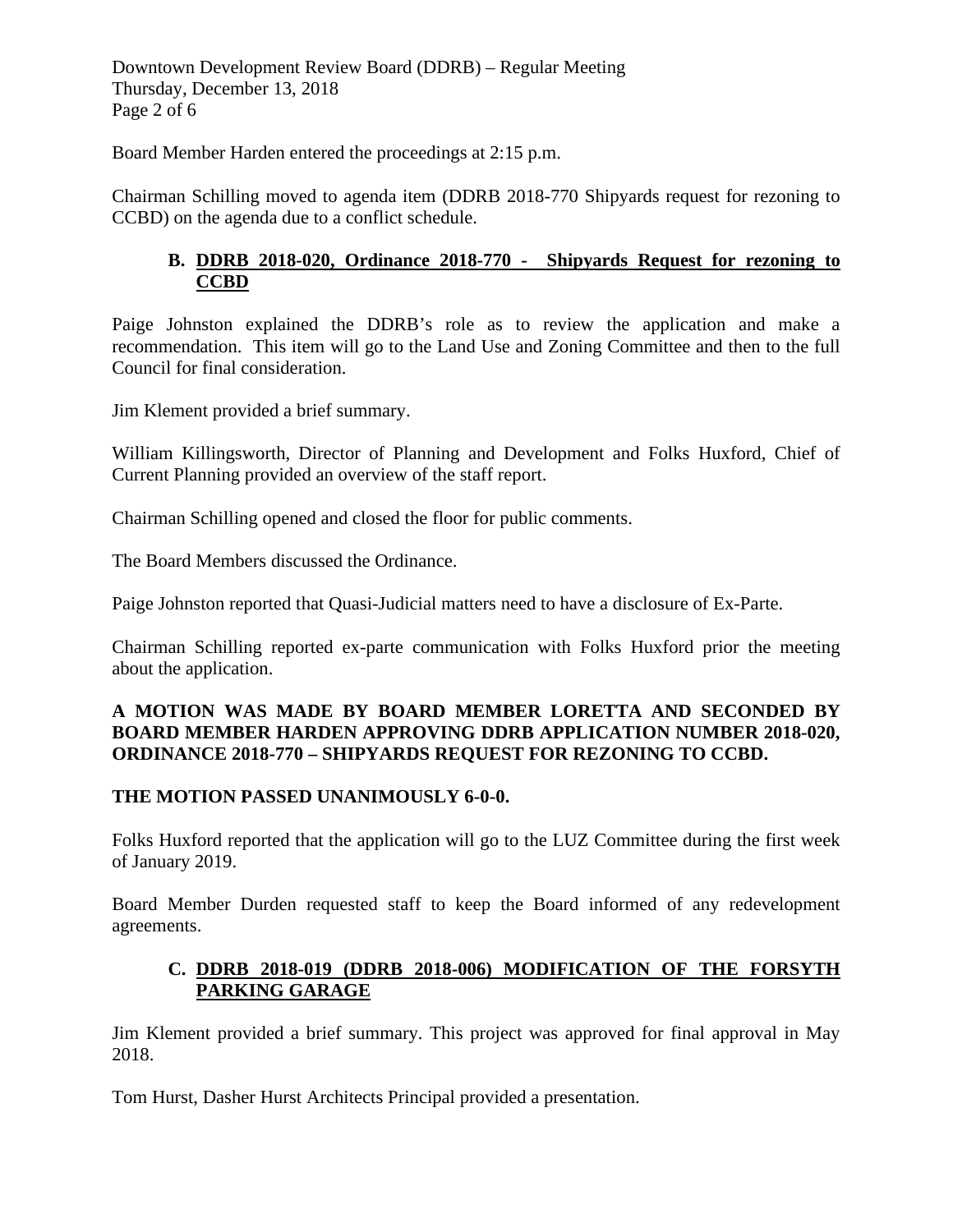Downtown Development Review Board (DDRB) – Regular Meeting Thursday, December 13, 2018 Page 3 of 6

The Board Members discussed and shared concerns relating to the modification.

Chairman Schilling opened the floor for public comments.

Amy Ingles, Bicycle/Pedestrian Coordinator commented about bicycle parking requirements.

Chairman Schilling closed the floor for public comments.

## **A MOTION WAS MADE BY BOARD MEMBER LORETTA AND SECONDED BY BOARD MEMBER HARDEN APPROVING DDRB 2018-019 (ORGINALLY DDRB 2018- 006) MODIFICATION OF FORSYTH PARKING GARAGE.**

## **THE MOTION PASSED UNANIMOUSLY 6-0-0.**

# **D. DDRB 2018-018 REQUEST FOR APPROVAL OF FAÇADE IMPROVEMENTS, 225 N. LAURA STREET – CONCEPTUAL/FINAL APPROVAL**

Jim Klement provided a brief overview of the project.

Mary Tappouni, Applicant provided a presentation. Mr. Fred Podris, Architect was available to discuss the design. Mr. Podris asked to delay discussion of the roof-top units.

Chairman Schilling opened and closed the floor for public comments.

The Board discussed development rights, 10-set review, use of the pedestrian pathway, Magnificat café's billboard, unsightly use of items on the balconies, outdoor dining area, expanding the width of sidewalk, security grill material, and opening up the outdoor space dimension.

Chairman Schilling addressed concerns about placing limitations on the use of the balconies, use of sidewalk and acquiring a walking path along front of the building.

## **A MOTION WAS MADE BY BOARD MEMBER LORETTA AND SECONDED BY BOARD MEMBER HARDEN RECOMMENDING CONCEPTUAL/FINAL APPROVAL OF DDRB 2018-018 REQUEST FOR CONCEPTUAL APPROVAL FOR FAÇADE IMPROVEMENTS, 225 N. LAURA STREET**

Board Member Durden suggested adding a friendly amendment that the balconies be used for seating and tables only.

Chairman Schilling asked if there was an enforcement mechanism in place that could deal with the issue. Jim Klement responded when they pull their permits, it would be subject to the approval the board sends forth.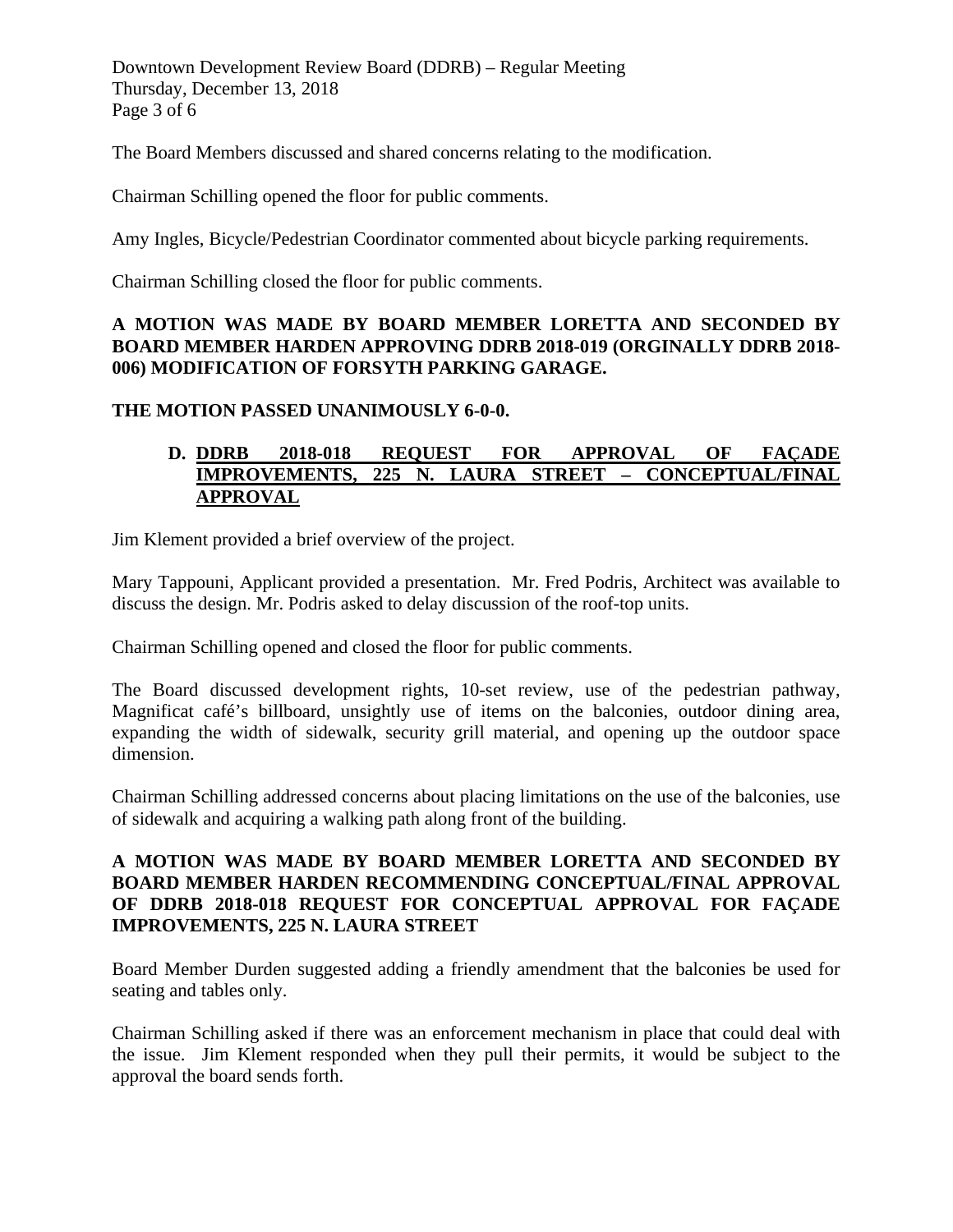Downtown Development Review Board (DDRB) – Regular Meeting Thursday, December 13, 2018 Page 4 of 6

Chairman Schilling asked if the motion can be amended such that the applicant can work with staff on a list of prohibited uses until reviewed and approved.

Paige Johnston mentioned that Board Member Durden's motion needed a second.

Board Member Davisson stated that he would not support the motion with the condition.

Board Member Harden rescinded his second.

Chairman Schilling addressed concerns that the board has never regulated what would be on a patio. He supports the original motion without the amendment.

The project was moved forward without adding conditions.

Board Member Loretta rescinded his modification and called the question on the original motion.

#### **THE MOTION PASSED UNANIMOUSLY 6-0-0.**

Mary Tappouni will share the Boards concerns with Mr. Chamblin regarding the balcony.

# **E. DDRB 2018-014, JRTC – APPROVAL OF PEDESTRIAN BRIDGE**

Jim Klement provided a brief summary to the board regarding DDRB 2018-014 located in the LaVilla District.

Brad Rhodes, Project Architect/Project Manager with Ponds Michael Baker provided a presentation.

The Board Members discussed the matter.

Jim Klement noted under the recommendation includes reference to these design guidelines.

# **A MOTION WAS MADE BY BOARD MEMBER HARDEN AND SECONDED BY BOARD MEMBER DAVISSION RECOMMENDING APPROVAL OF DDRB 2018-014, JRTC - APPROVAL OF PEDESTRIAN BRIDGE.**

#### **THE MOTION PASSED UNANIMOUSLY 6-0-0.**

- **III. INFORMATION ITEMS** NONE
- **IV. OLD BUSINESS** NONE
- **V. NEW BUSINESS**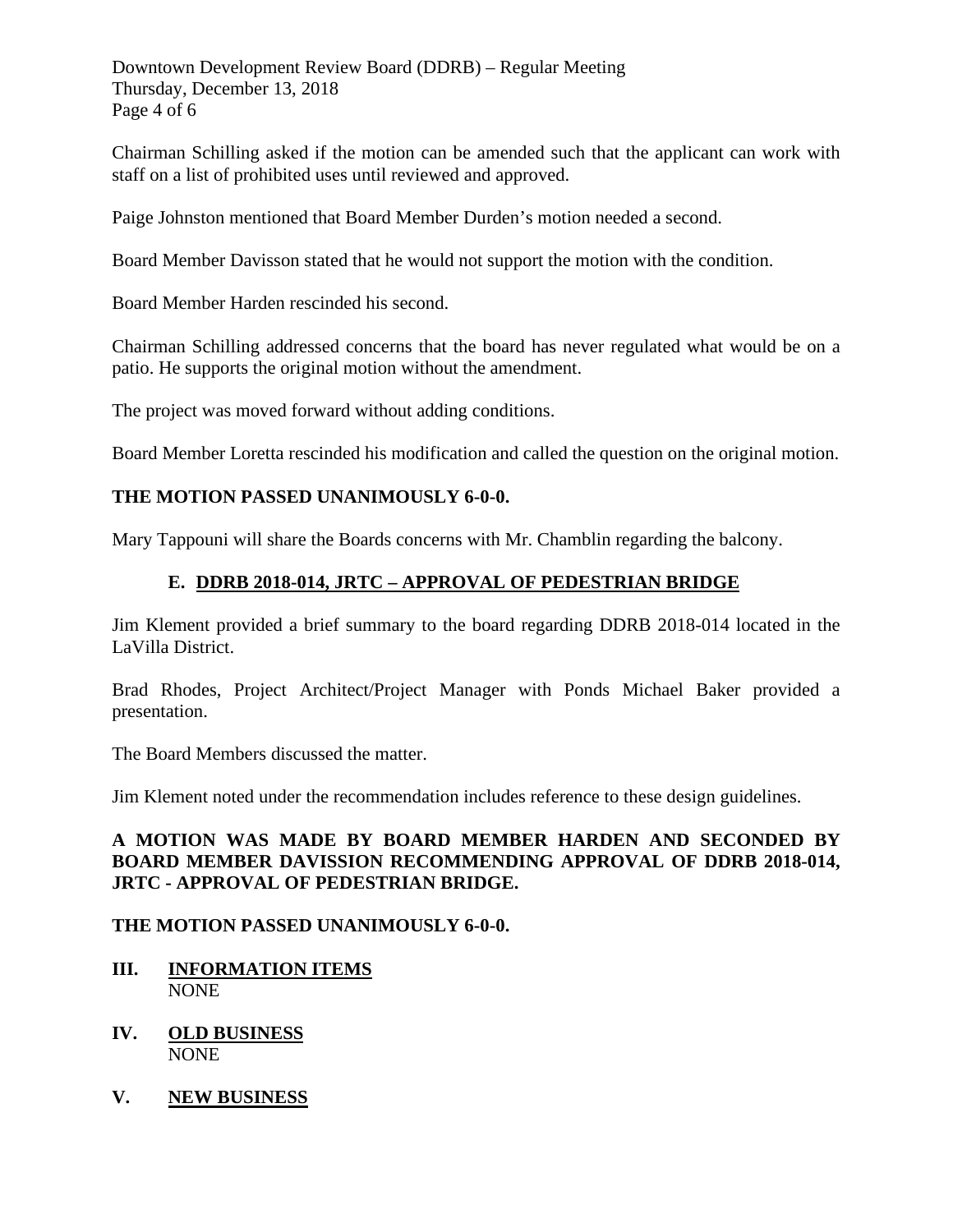# **A. DISCUSSION OF MEETING DATES PROPOSED FOR THE SECOND THURSDAY OF EACH MONTH**

The Members stated that the second Wednesday of the month worked best for their schedules.

# **B. WORKSHOP DISCUSSION – VYSTAR BUILDING PROPOSED MODIFICATION TO PARKING STRUCTURE**

Jim Klement provided a brief summary. The Parador parking garage previous owners received approval with a condition for retail. Vystar would like to discuss a potential modification of the 2012 Hogan Street retail requirements included in DDRB Conceptual Approval Order 2012-006. These requirements address the construction of bricks and mortar retail on the Hogan Street plaza adjacent to the garage once tenant occupancy in the VyStar Tower reaches sixty-five percent. The owners plan to come back in January to request removal that specific condition.

Chris Tanner, Wire Woods LLC, Attorney and Lance Davies, Vystar Credit Union Senior Legal Counsel were present to discuss this modification.

Chairman Schilling mentioned that Baptist Garage had a very similar request.

The Board provided comments:

- Requested to see what the proposal would be in order to obtain the waiver.
- Requested to see a replacement condition.
- Show some due-diligence for additional shade structures, permanent or temporary when coming back before the board.
- Requested to see retail on the bottom floor of the parking garages.
- The board required that the Forsyth Parking Garage demonstrate that in the future it could accommodate retail.

Council Member Anderson recalled having very detailed discussions about the Parador Garage in 2012. One condition that he found appealing was the fact that the design itself was constructed in such a way to add retail at some point.

Chairman Schilling stated all of the comments were great suggestions. He suggested that the applicant will come back before the DDRB for conceptual with some sort of phased type condition until there is such a market for retail.

Board Member Davisson exited the proceedings due to another commitment.

# **C. WORKSHOP DISCUSSION– 530 UNION STREET, PROPOSED DEVELOPMENT**

Board Member Loretta introduced his project for initial input. He provided a handout to the members.